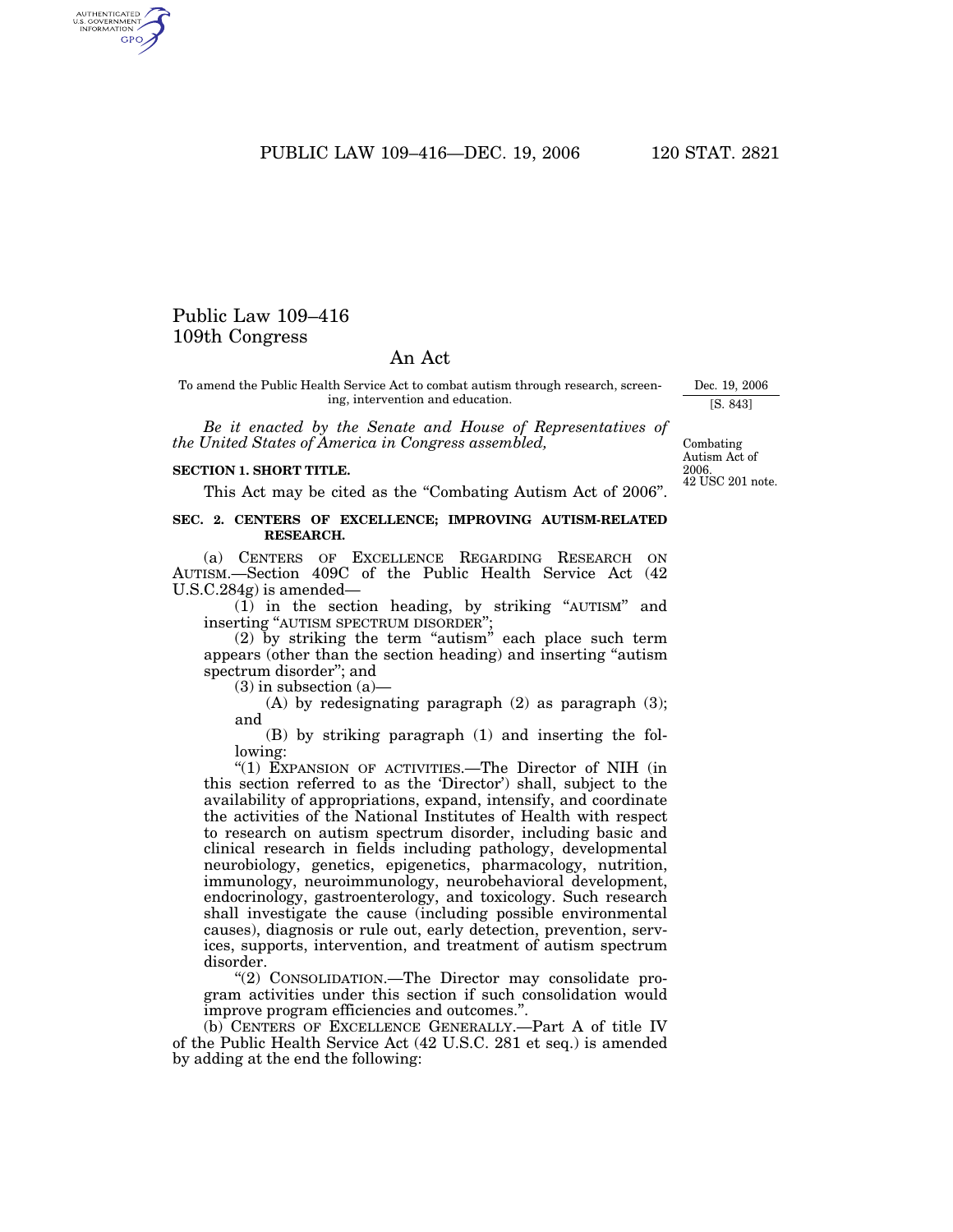Deadline. Reports. 42 USC 283j.

## **''SEC. 404H. REVIEW OF CENTERS OF EXCELLENCE.**

''(a) IN GENERAL.—Not later than April 1, 2008, and periodically thereafter, the Secretary, acting through the Director of NIH, shall conduct a review and submit a report to the appropriate committees of the Congress on the centers of excellence.

''(b) REPORT CONTENTS.—Each report under subsection (a) shall include the following:

''(1) Evaluation of the performance and research outcomes of each center of excellence.

''(2) Recommendations for promoting coordination of information among centers of excellence.

''(3) Recommendations for improving the effectiveness, efficiency, and outcomes of the centers of excellence.

''(c) DEFINITION.—In this section, the term 'center of excellence' means an entity receiving funding under this title in its capacity as a center of excellence.''.

### **SEC. 3. DEVELOPMENTAL DISABILITIES SURVEILLANCE AND RESEARCH PROGRAM.**

(a) IN GENERAL.—Title III of the Public Health Service Act (42 U.S.C. 241 et seq.) is amended by adding at the end the following:

# **''PART R—PROGRAMS RELATING TO AUTISM**

42 USC 280i.

### **''SEC. 399AA. DEVELOPMENTAL DISABILITIES SURVEILLANCE AND RESEARCH PROGRAM.**

"(a) AUTISM SPECTRUM DISORDER AND OTHER DEVELOPMENTAL DISABILITIES.—

"(1) IN GENERAL.—The Secretary, acting through the Director of the Centers for Disease Control and Prevention, may award grants or cooperative agreements to eligible entities for the collection, analysis, and reporting of State epidemiological data on autism spectrum disorder and other developmental disabilities. An eligible entity shall assist with the development and coordination of State autism spectrum disorder and other developmental disability surveillance efforts within a region. In making such awards, the Secretary may provide direct technical assistance in lieu of cash.

''(2) DATA STANDARDS.—In submitting epidemiological data to the Secretary pursuant to paragraph (1), an eligible entity shall report data according to guidelines prescribed by the Director of the Centers for Disease Control and Prevention, after consultation with relevant State and local public health officials, private sector developmental disability researchers, and advocates for individuals with autism spectrum disorder or other developmental disabilities.

''(3) ELIGIBILITY.—To be eligible to receive an award under paragraph (1), an entity shall be a public or nonprofit private entity (including a health department of a State or a political subdivision of a State, a university, or any other educational institution), and submit to the Secretary an application at such time, in such manner, and containing such information as the Secretary may require.

''(b) CENTERS OF EXCELLENCE IN AUTISM SPECTRUM DISORDER EPIDEMIOLOGY.—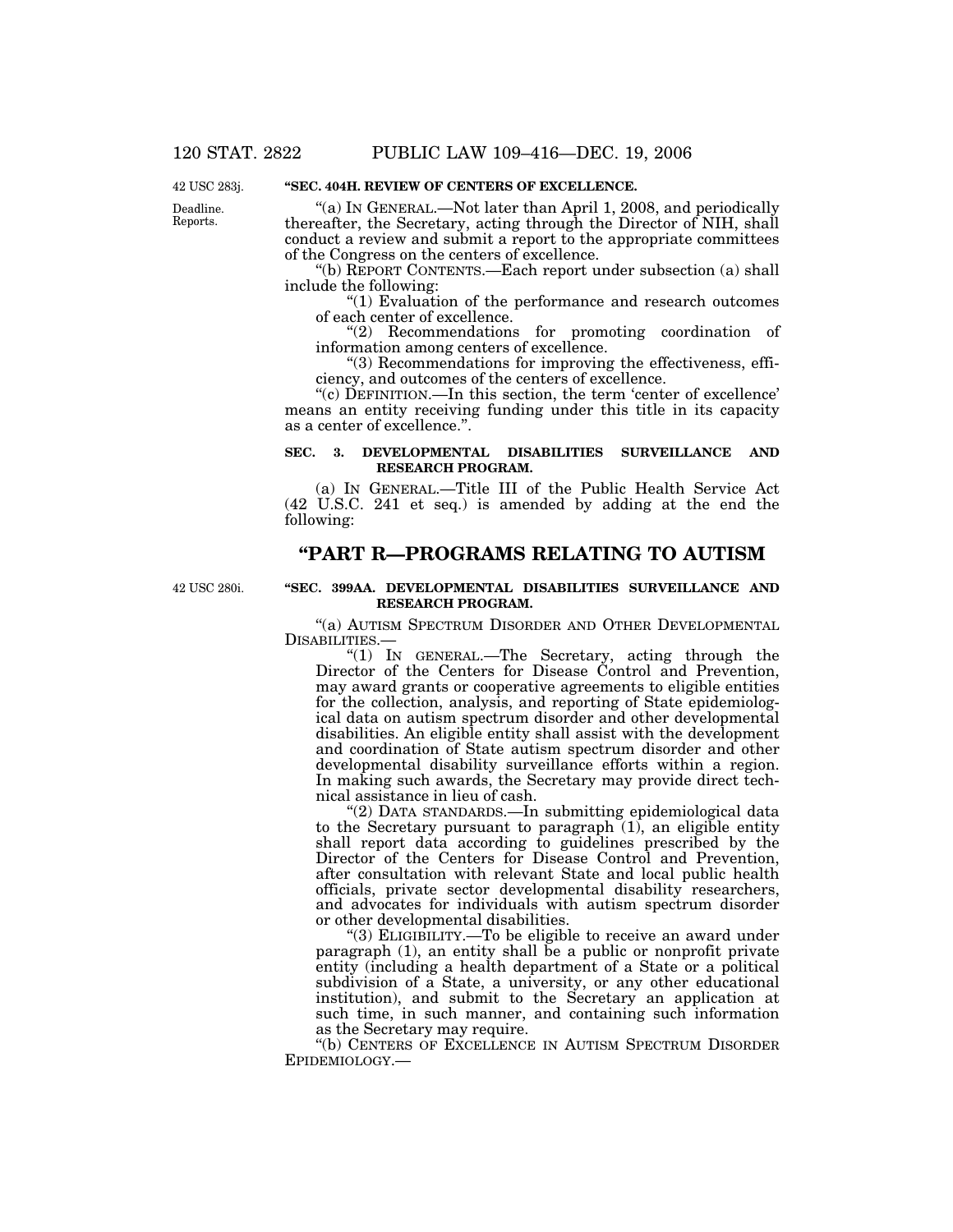"(1) IN GENERAL.—The Secretary, acting through the Director of the Centers for Disease Control and Prevention, shall, subject to the availability of appropriations, award grants or cooperative agreements for the establishment of regional centers of excellence in autism spectrum disorder and other developmental disabilities epidemiology for the purpose of collecting and analyzing information on the number, incidence, correlates, and causes of autism spectrum disorder and other developmental disabilities.

" $(2)$  REQUIREMENTS.—To be eligible to receive a grant or cooperative agreement under paragraph (1), an entity shall submit to the Secretary an application containing such agreements and information as the Secretary may require, including an agreement that the center to be established under the grant or cooperative agreement shall operate in accordance with the following:

"(A) The center will collect, analyze, and report autism spectrum disorder and other developmental disability data according to guidelines prescribed by the Director of the Centers for Disease Control and Prevention, after consultation with relevant State and local public health officials, private sector developmental disability researchers, and advocates for individuals with developmental disabilities.

''(B) The center will develop or extend an area of special research expertise (including genetics, epigenetics, and epidemiological research related to environmental exposures), immunology, and other relevant research specialty areas.

''(C) The center will identify eligible cases and controls through its surveillance system and conduct research into factors which may cause or increase the risk of autism spectrum disorder and other developmental disabilities.

''(c) FEDERAL RESPONSE.—The Secretary shall coordinate the Federal response to requests for assistance from State health, mental health, and education department officials regarding potential or alleged autism spectrum disorder or developmental disability clusters.

''(d) DEFINITIONS.—In this part:

''(1) OTHER DEVELOPMENTAL DISABILITIES.—The term 'other developmental disabilities' has the meaning given the term 'developmental disability' in section 102(8) of the Developmental Disabilities Assistance and Bill of Rights Act of 2000 (42 U.S.C. 15002(8)).

"(2) STATE.—The term 'State' means each of the several States, the District of Columbia, the Commonwealth of Puerto Rico, American Samoa, Guam, the Commonwealth of the Northern Mariana Islands, the Virgin Islands, and the Trust Territory of the Pacific Islands.

''(e) SUNSET.—This section shall not apply after September 30, 2011.

#### **''SEC. 399BB. AUTISM EDUCATION, EARLY DETECTION, AND INTERVEN-**42 USC 280i–1. **TION.**

''(a) PURPOSE.—It is the purpose of this section—

" $(1)$  to increase awareness, reduce barriers to screening and diagnosis, promote evidence-based interventions for individuals with autism spectrum disorder or other developmental

Grants. Contracts.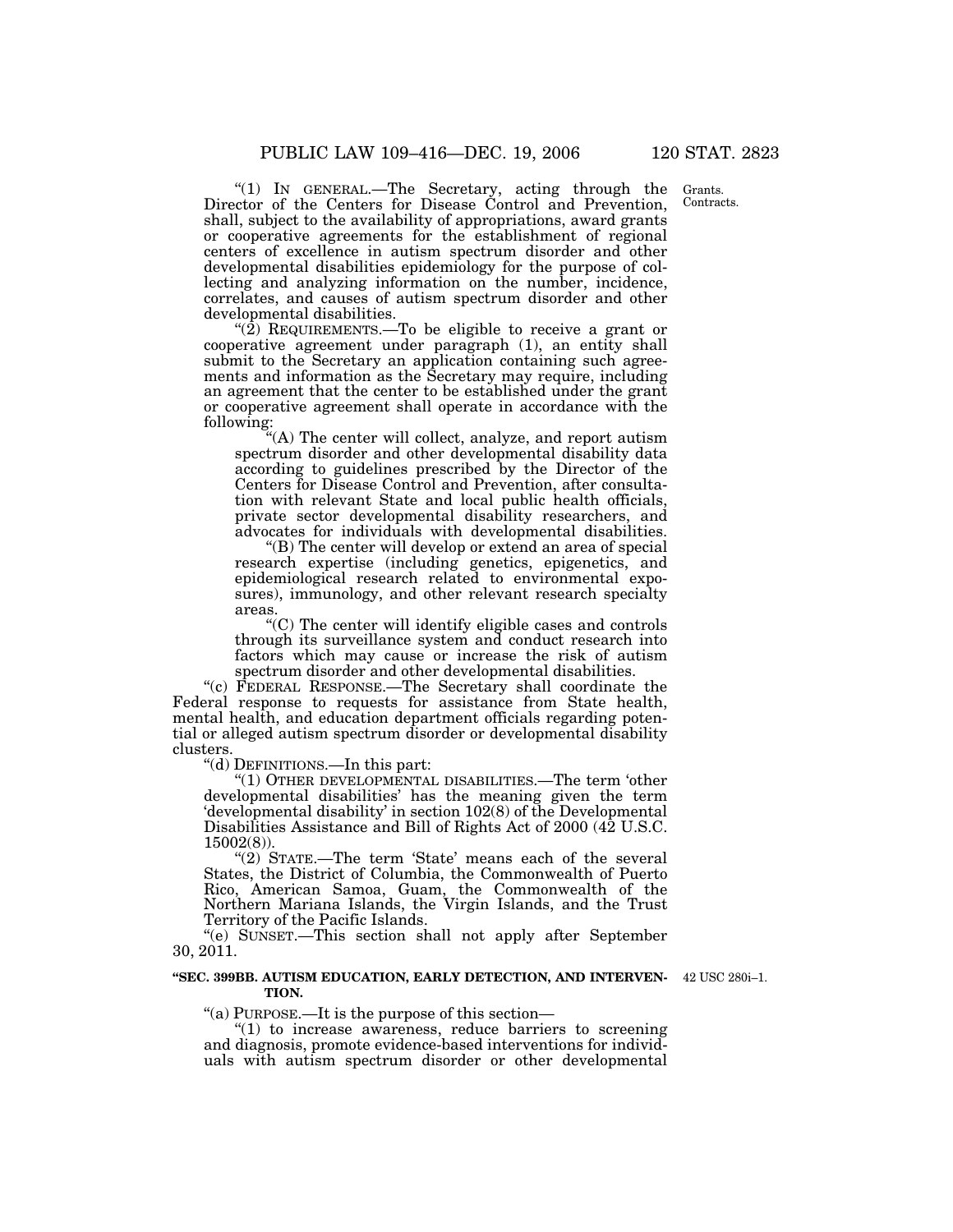disabilities, and train professionals to utilize valid and reliable screening tools to diagnose or rule out and provide evidencebased interventions for children with autism spectrum disorder and other developmental disabilities; and

" $(2)$  to conduct activities under this section with a focus on an interdisciplinary approach (as defined in programs developed under section  $501(a)(2)$  of the Social Security Act) that will also focus on specific issues for children who are not receiving an early diagnosis and subsequent interventions.

''(b) IN GENERAL.—The Secretary shall, subject to the availability of appropriations, establish and evaluate activities to—

" $(1)$  provide information and education on autism spectrum disorder and other developmental disabilities to increase public awareness of developmental milestones;

''(2) promote research into the development and validation of reliable screening tools for autism spectrum disorder and other developmental disabilities and disseminate information regarding those screening tools;

"(3) promote early screening of individuals at higher risk for autism spectrum disorder and other developmental disabilities as early as practicable, given evidence-based screening techniques and interventions;

" $(4)$  increase the number of individuals who are able to confirm or rule out a diagnosis of autism spectrum disorder and other developmental disabilities;

''(5) increase the number of individuals able to provide evidence-based interventions for individuals diagnosed with autism spectrum disorder or other developmental disabilities; and

''(6) promote the use of evidence-based interventions for individuals at higher risk for autism spectrum disorder and other developmental disabilities as early as practicable.

''(c) INFORMATION AND EDUCATION.—

"(1) IN GENERAL.—In carrying out subsection  $(b)(1)$ , the Secretary, in collaboration with the Secretary of Education and the Secretary of Agriculture, shall, subject to the availability of appropriations, provide culturally competent information regarding autism spectrum disorder and other developmental disabilities, risk factors, characteristics, identification, diagnosis or rule out, and evidence-based interventions to meet the needs of individuals with autism spectrum disorder or other developmental disabilities and their families through—

''(A) Federal programs, including—

''(i) the Head Start program;

"(ii) the Early Start program;

''(iii) the Healthy Start program;

"(iv) programs under the Child Care and Development Block Grant Act of 1990;

''(v) programs under title XIX of the Social Security Act (particularly the Medicaid Early and Periodic Screening, Diagnosis and Treatment Program);

"(vi) the program under title XXI of the Social Security Act (the State Children's Health Insurance Program);

"(vii) the program under title V of the Social Security Act (the Maternal and Child Health Block Grant Program);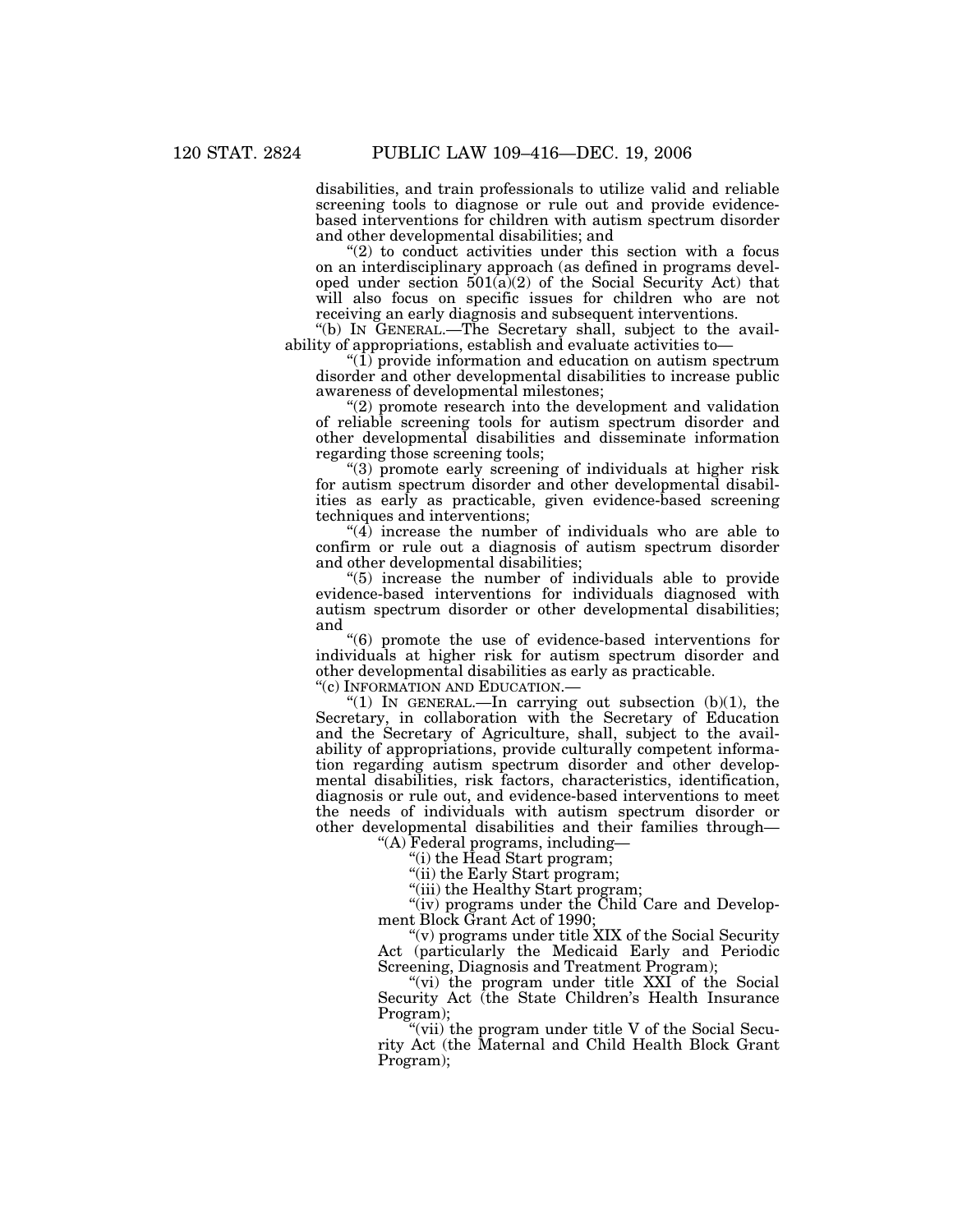"(viii) the program under parts B and C of the Individuals with Disabilities Education Act;

"(ix) the special supplemental nutrition program for women, infants, and children established under section 17 of the Child Nutrition Act of 1966 (42 U.S.C. 1786); and

" $(x)$  the State grant program under the Rehabilitation Act of 1973.

''(B) State licensed child care facilities; and

''(C) other community-based organizations or points of entry for individuals with autism spectrum disorder and other developmental disabilities to receive services.

"(A) DESIGNATION.—As a condition on the provision of assistance or the conduct of activities under this section with respect to a State, the Secretary may require the Governor of the State—

''(i) to designate a public agency as a lead agency to coordinate the activities provided for under paragraph (1) in the State at the State level; and

''(ii) acting through such lead agency, to make available to individuals and their family members, guardians, advocates, or authorized representatives; providers; and other appropriate individuals in the State, comprehensive culturally competent information about State and local resources regarding autism spectrum disorder and other developmental disabilities, risk factors, characteristics, identification, diagnosis or rule out, available services and supports, and evidencebased interventions.

''(B) REQUIREMENTS OF AGENCY.—In designating the lead agency under subparagraph (A)(i), the Governor shall—

''(i) select an agency that has demonstrated experience and expertise in—

''(I) autism spectrum disorder and other developmental disability issues; and

''(II) developing, implementing, conducting, and administering programs and delivering education, information, and referral services (including technology-based curriculum-development services) to individuals with developmental disabilities and their family members, guardians, advocates or authorized representatives, providers, and other appropriate individuals locally and across the State; and

"(ii) consider input from individuals with developmental disabilities and their family members, guardians, advocates or authorized representatives, providers, and other appropriate individuals.

''(C) INFORMATION.—Information under subparagraph (A)(ii) shall be provided through—

''(i) toll-free telephone numbers;

''(ii) Internet websites;

''(iii) mailings; or

"(iv) such other means as the Governor may require.

Communications and telecommunications. Websites.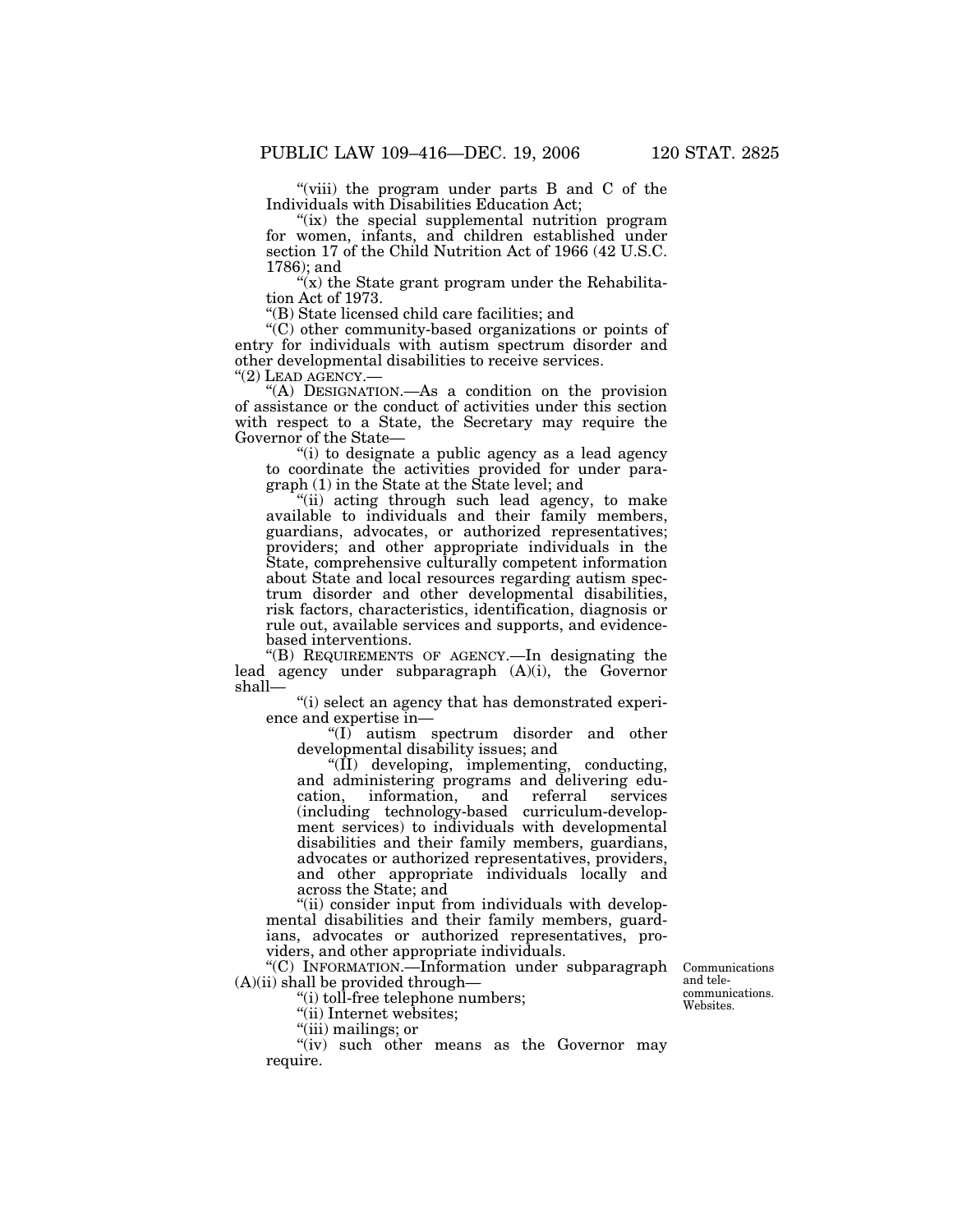''(d) TOOLS.— ''(1) IN GENERAL.—To promote the use of valid and reliable screening tools for autism spectrum disorder and other developmental disabilities, the Secretary shall develop a curriculum for continuing education to assist individuals in recognizing the need for valid and reliable screening tools and the use of such tools.<br>"(2) COLLECTION, STORAGE, COORDINATION, AND AVAIL-

ABILITY.—The Secretary, in collaboration with the Secretary of Education, shall provide for the collection, storage, coordination, and public availability of tools described in paragraph (1), educational materials and other products that are used by the Federal programs referred to in subsection  $(c)(1)(A)$ , as well as—

''(A) programs authorized under the Developmental Disabilities Assistance and Bill of Rights Act of 2000;

''(B) early intervention programs or interagency coordinating councils authorized under part C of the Individuals with Disabilities Education Act; and

''(C) children with special health care needs programs authorized under title V of the Social Security Act.

''(3) REQUIRED SHARING.—In establishing mechanisms and entities under this subsection, the Secretary, and the Secretary of Education, shall ensure the sharing of tools, materials, and products developed under this subsection among entities receiving funding under this section.

''(e) DIAGNOSIS.—

''(1) TRAINING.—The Secretary, in coordination with activities conducted under title V of the Social Security Act, shall, subject to the availability of appropriations, expand existing interdisciplinary training opportunities or opportunities to increase the number of sites able to diagnose or rule out individuals with autism spectrum disorder or other developmental disabilities and ensure that—

''(A) competitive grants or cooperative agreements are awarded to public or nonprofit agencies, including institutions of higher education, to expand existing or develop new maternal and child health interdisciplinary leadership education in neurodevelopmental and related disabilities programs (similar to the programs developed under section  $501(a)(2)$  of the Social Security Act) in States that do not have such a program;

''(B) trainees under such training programs—

''(i) receive an appropriate balance of academic, clinical, and community opportunities;

''(ii) are culturally competent;

''(iii) are ethnically diverse;

"(iv) demonstrate a capacity to evaluate, diagnose or rule out, develop, and provide evidence-based interventions to individuals with autism spectrum disorder and other developmental disabilities; and

''(v) demonstrate an ability to use a family-centered approach; and

''(C) program sites provide culturally competent services.

"(2) TECHNICAL ASSISTANCE.—The Secretary may award one or more grants under this section to provide technical

Grants. Contracts.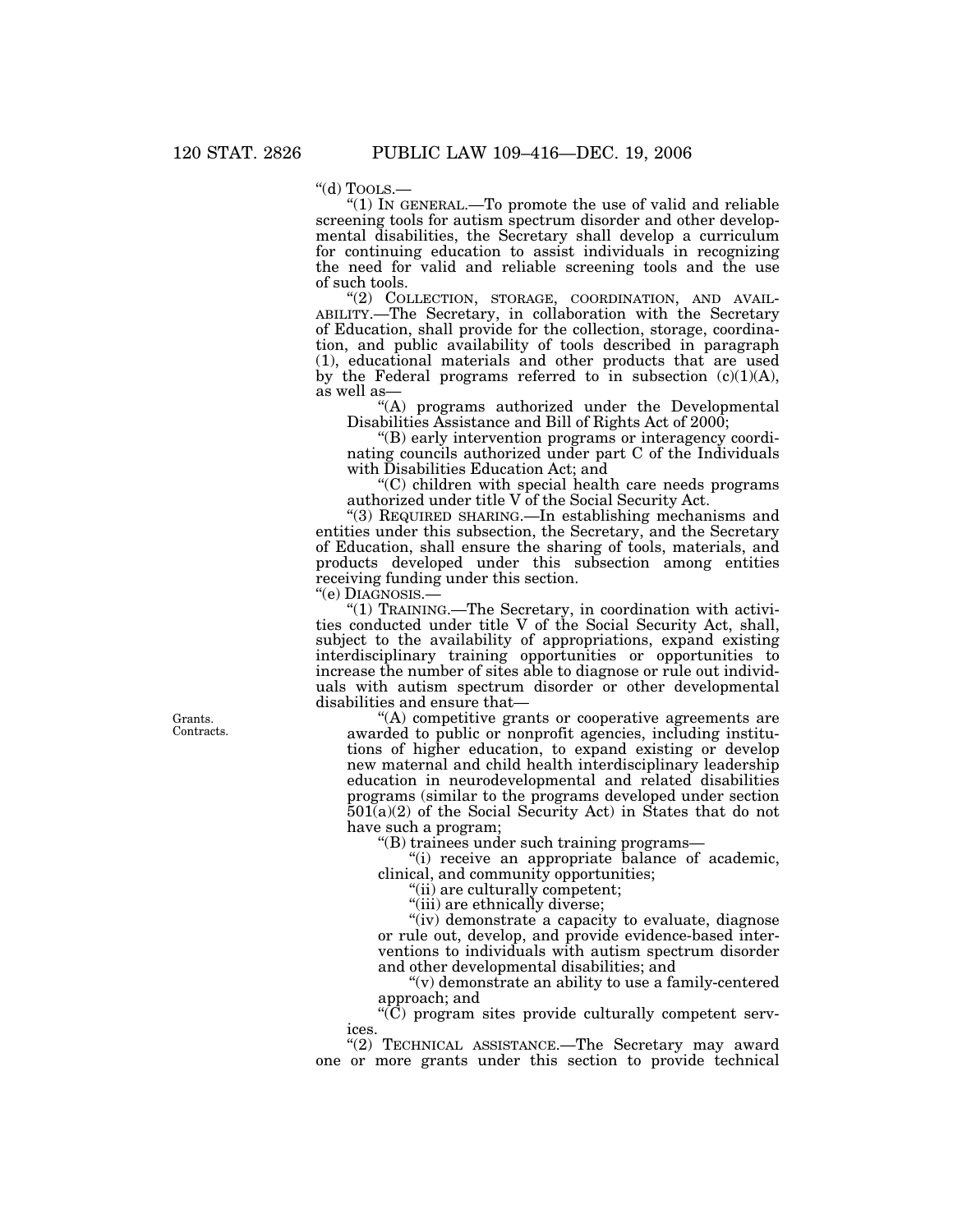assistance to the network of interdisciplinary training programs.

''(3) BEST PRACTICES.—The Secretary shall promote research into additional valid and reliable tools for shortening the time required to confirm or rule out a diagnosis of autism spectrum disorder or other developmental disabilities and detecting individuals with autism spectrum disorder or other developmental disabilities at an earlier age.

''(f) INTERVENTION.—The Secretary shall promote research, through grants or contracts, to determine the evidence-based practices for interventions for individuals with autism spectrum disorder or other developmental disabilities, develop guidelines for those interventions, and disseminate information related to such research and guidelines.

 $\mathbb{F}(g)$  SUNSET.—This section shall not apply after September 30, 2011.

#### **''SEC. 399CC. INTERAGENCY AUTISM COORDINATING COMMITTEE.**

''(a) ESTABLISHMENT.—The Secretary shall establish a committee, to be known as the 'Interagency Autism Coordinating Committee' (in this section referred to as the 'Committee'), to coordinate all efforts within the Department of Health and Human Services concerning autism spectrum disorder.

''(b) RESPONSIBILITIES.—In carrying out its duties under this section, the Committee shall—

''(1) develop and annually update a summary of advances in autism spectrum disorder research related to causes, prevention, treatment, early screening, diagnosis or rule out, intervention, and access to services and supports for individuals with autism spectrum disorder;

" $(2)$  monitor Federal activities with respect to autism spectrum disorder;

''(3) make recommendations to the Secretary regarding any appropriate changes to such activities, including recommendations to the Director of NIH with respect to the strategic plan developed under paragraph (5);

 $\mathcal{A}$ ) make recommendations to the Secretary regarding public participation in decisions relating to autism spectrum disorder;

''(5) develop and annually update a strategic plan for the conduct of, and support for, autism spectrum disorder research, including proposed budgetary requirements; and

''(6) submit to the Congress such strategic plan and any Strategic plan. updates to such plan.

"(c) MEMBERSHIP.-

"(1) IN GENERAL.—The Committee shall be composed of— ''(A) the Director of the Centers for Disease Control and Prevention;

''(B) the Director of the National Institutes of Health, and the Directors of such national research institutes of the National Institutes of Health as the Secretary determines appropriate;

 $(C)$  the heads of such other agencies as the Secretary determines appropriate;

''(D) representatives of other Federal Governmental agencies that serve individuals with autism spectrum disorder such as the Department of Education; and

42 USC 280i–2.

Grants. Contracts.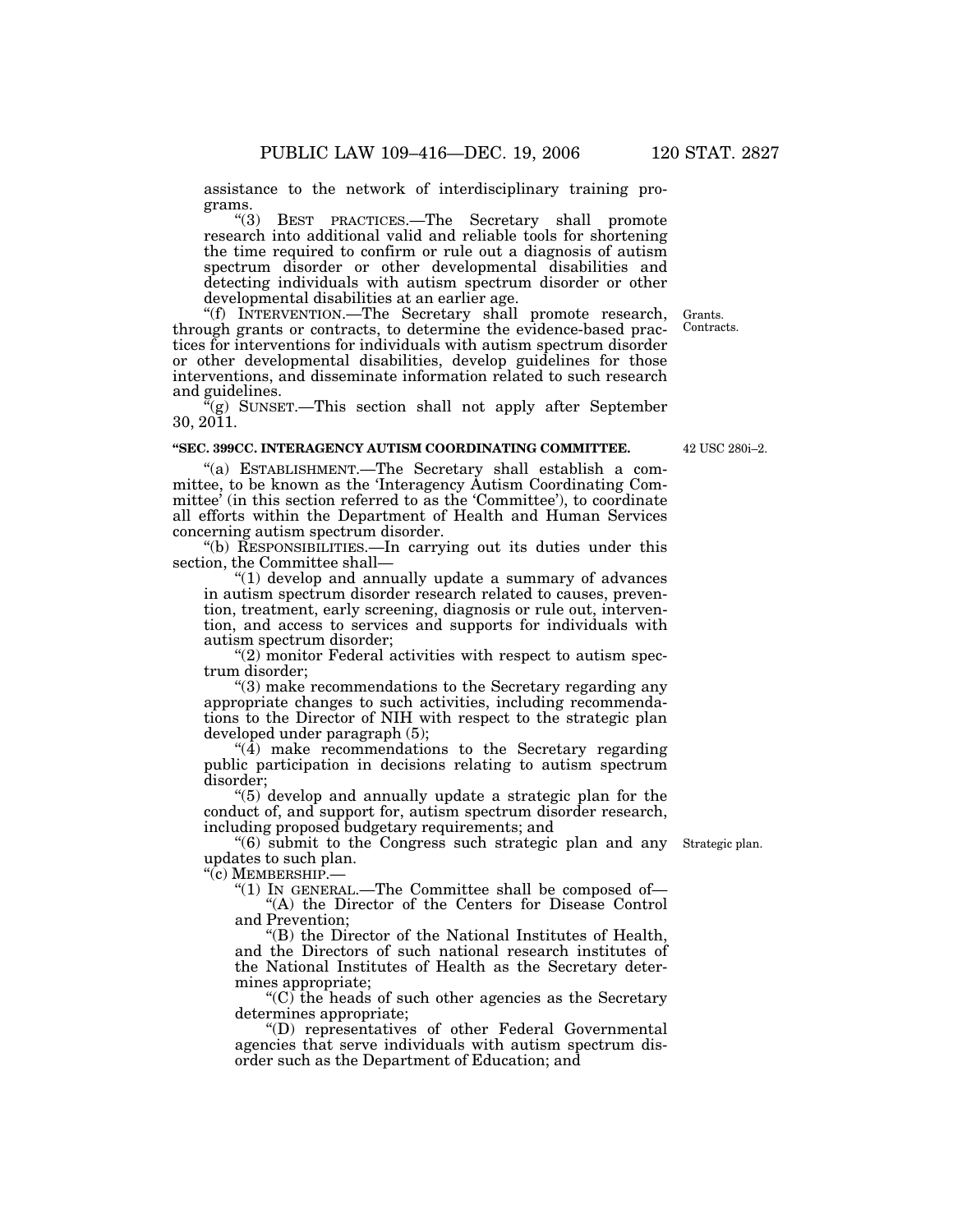$E(E)$  the additional members appointed under paragraph (2).

 $\sqrt{2}$  ADDITIONAL MEMBERS.—Not fewer than 6 members of the Committee, or 1/3 of the total membership of the Committee, whichever is greater, shall be composed of non-Federal public members to be appointed by the Secretary, of which—

"(A) at least one such member shall be an individual with a diagnosis of autism spectrum disorder;

''(B) at least one such member shall be a parent or legal guardian of an individual with an autism spectrum disorder; and

''(C) at least one such member shall be a representative of leading research, advocacy, and service organizations for individuals with autism spectrum disorder.

Applicability.

''(d) ADMINISTRATIVE SUPPORT; TERMS OF SERVICE; OTHER PROVISIONS.—The following provisions shall apply with respect to the Committee:

''(1) The Committee shall receive necessary and appropriate administrative support from the Secretary.

''(2) Members of the Committee appointed under subsection  $(c)(2)$  shall serve for a term of 4 years, and may be reappointed for one or more additional 4 year term. Any member appointed to fill a vacancy for an unexpired term shall be appointed for the remainder of such term. A member may serve after the expiration of the member's term until a successor has taken office.

''(3) The Committee shall meet at the call of the chairperson or upon the request of the Secretary. The Committee shall meet not fewer than 2 times each year.

"(4) All meetings of the Committee shall be public and shall include appropriate time periods for questions and presentations by the public.

''(e) SUBCOMMITTEES; ESTABLISHMENT AND MEMBERSHIP.—In carrying out its functions, the Committee may establish subcommittees and convene workshops and conferences. Such subcommittees shall be composed of Committee members and may hold such meetings as are necessary to enable the subcommittees to carry out their duties.

''(f) SUNSET.—This section shall not apply after September 30, 2011, and the Committee shall be terminated on such date.

42 USC 280i–3.

### **''SEC. 399DD. REPORT TO CONGRESS.**

"(a) IN GENERAL.—Not later than 4 years after the date of enactment of the Combating Autism Act of 2006, the Secretary, in coordination with the Secretary of Education, shall prepare and submit to the Health, Education, Labor, and Pensions Committee of the Senate and the Energy and Commerce Committee of the House of Representatives a progress report on activities related to autism spectrum disorder and other developmental disabilities.

''(b) CONTENTS.—The report submitted under subsection (a) shall contain—

 $''(1)$  a description of the progress made in implementing the provisions of the Combating Autism Act of 2006;

 $(2)$  a description of the amounts expended on the implementation of the particular provisions of Combating Autism Act of 2006;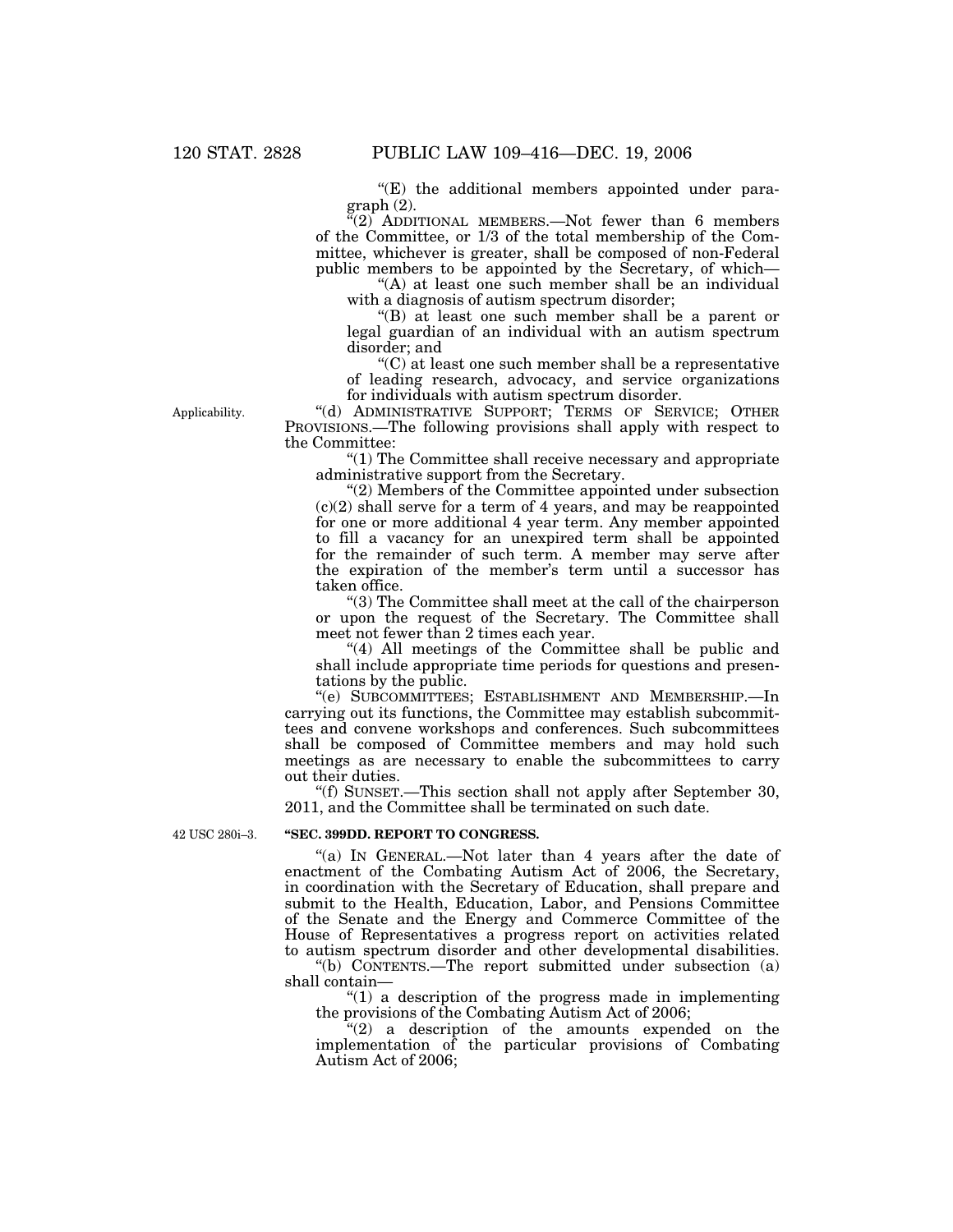''(3) information on the incidence of autism spectrum disorder and trend data of such incidence since the date of enactment of the Combating Autism Act of 2006;

 $(4)$  information on the average age of diagnosis for children with autism spectrum disorder and other disabilities, including how that age may have changed over the 4-year period beginning on the date of enactment of this Act;

''(5) information on the average age for intervention for individuals diagnosed with autism spectrum disorder and other developmental disabilities, including how that age may have changed over the 4-year period beginning on the date of enactment of this Act;

''(6) information on the average time between initial screening and then diagnosis or rule out for individuals with autism spectrum disorder or other developmental disabilities, as well as information on the average time between diagnosis and evidence-based intervention for individuals with autism spectrum disorder or other developmental disabilities;

"(7) information on the effectiveness and outcomes of interventions for individuals diagnosed with autism spectrum disorder, including by various subtypes, and other developmental disabilities and how the age of the child may affect such effectiveness;

''(8) information on the effectiveness and outcomes of innovative and newly developed intervention strategies for individuals with autism spectrum disorder or other developmental disabilities; and

''(9) information on services and supports provided to individuals with autism spectrum disorder and other developmental disabilities who have reached the age of majority (as defined for purposes of section 615(m) of the Individuals with Disabilities Education Act (20 U.S.C. 1415(m)).''.

(b) REPEALS.—The following sections of the Children's Health Act of 2000 (Public Law 106–310) are repealed:

(1) Section 102 (42 U.S.C. 247b–4b), relating to the Developmental Disabilities Surveillance and Research Program.

(2) Section 103 (42 U.S.C. 247b–4c), relating to information and education.

(3) Section 104 (42 U.S.C. 247b–4d), relating to the Inter-Agency Autism Coordinating Committee.

(4) Section 105 (42 U.S.C. 247b–4e), relating to reports.

#### **SEC. 4. AUTHORIZATION OF APPROPRIATIONS.**

(a) IN GENERAL.—Part R of title III of the Public Health Service Act, as added by section 3, is amended by adding at the end the following:

#### **''SEC. 399EE. AUTHORIZATION OF APPROPRIATIONS.**

42 USC 280i–4.

''(a) DEVELOPMENTAL DISABILITIES SURVEILLANCE AND RESEARCH PROGRAM.—To carry out section 399AA, there are authorized to be appropriated the following:

"(1) For fiscal year 2007,  $$15,000,000$ .

''(2) For fiscal year 2008, \$16,500,000.

''(3) For fiscal year 2009, \$18,000,000.

''(4) For fiscal year 2010, \$19,500,000.

''(5) For fiscal year 2011, \$21,000,000.